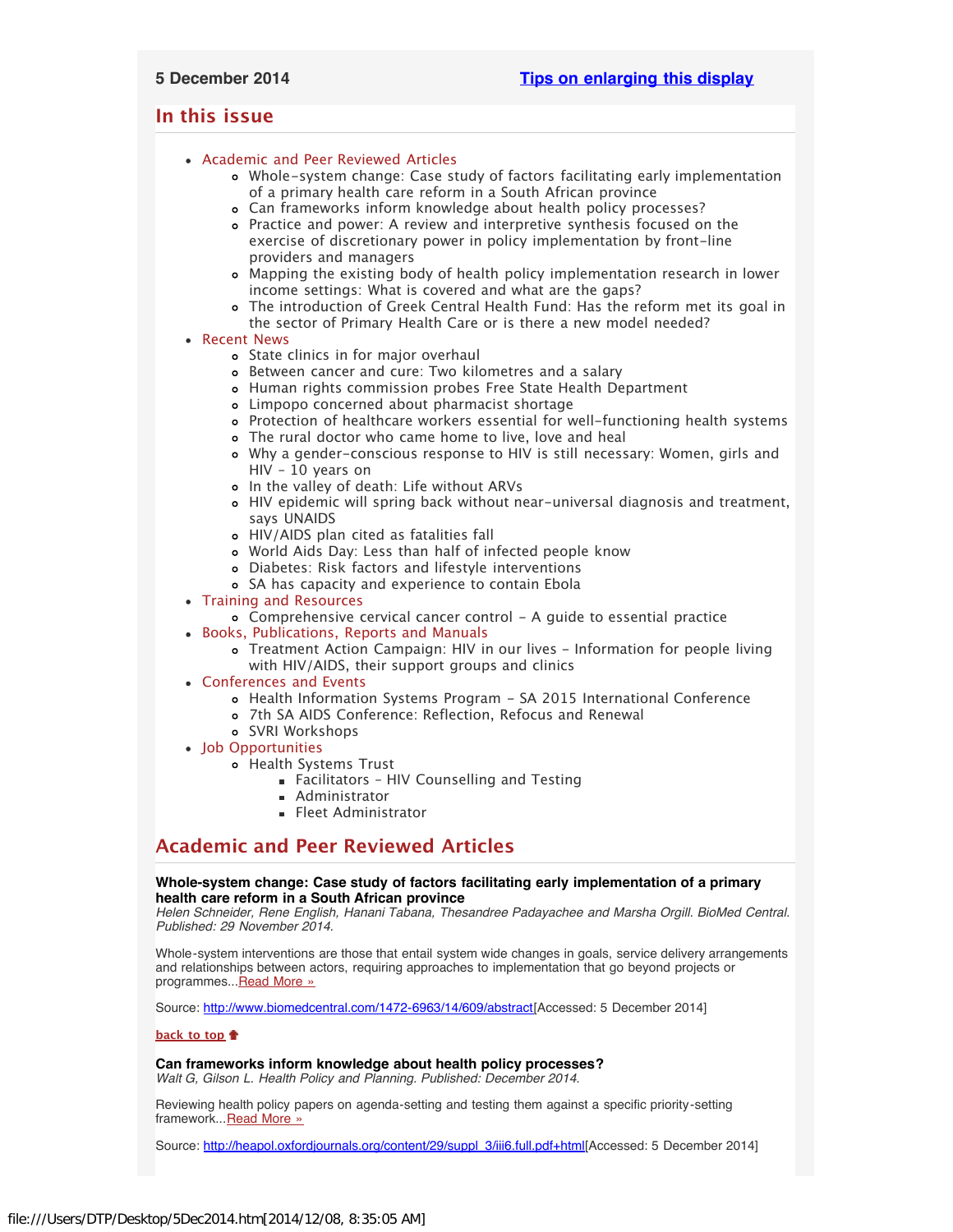### **[back to top](#page-0-4)**

<span id="page-1-0"></span>**Practice and power: A review and interpretive synthesis focused on the exercise of discretionary power in policy implementation by front-line providers and managers** *Lucy Gilson, Helen Schneider and Marsha Orgill. Health Policy and Planning. Published: December 2014.*

Tackling the implementation gap is a health policy concern in low- and middle-income countries (LMICs)...[Read More »](http://heapol.oxfordjournals.org/content/29/suppl_3/iii51.full.pdf+html?sid=6bd8cdd4-74db-4618-b0f1-52e97ee8372c)

Source: [http://heapol.oxfordjournals.org/content/29/suppl\\_3/iii51.full.pdf+html?sid=6bd8cdd4-74db-4618-b0f1-](http://heapol.oxfordjournals.org/content/29/suppl_3/iii51.full.pdf+html?sid=6bd8cdd4-74db-4618-b0f1-52e97ee8372c) [52e97ee8372c\[](http://heapol.oxfordjournals.org/content/29/suppl_3/iii51.full.pdf+html?sid=6bd8cdd4-74db-4618-b0f1-52e97ee8372c)Accessed: 5 December 2014]

#### **[back to top](#page-0-4)**

### <span id="page-1-1"></span>**Mapping the existing body of health policy implementation research in lower-income settings: What is covered and what are the gaps?**

*E Erasmus, M Orgill, H Schneider and L Gilson. Health Policy and Planning. Published: December 2014.*

This article uses 85 peer-reviewed articles published between 1994 and 2009 to characterise and synthesise aspects of the health policy analysis literature focusing on policy implementation in low- and middle-income countries (LMICs)... [Read More »](http://heapol.oxfordjournals.org/content/29/suppl_3/iii35.full.pdf+html?sid=57378306-d2e7-42cd-84a5-0f84fcc9d7c7)

Source: [http://heapol.oxfordjournals.org/content/29/suppl\\_3/iii35.full.pdf+html?sid=57378306-d2e7-42cd-84a5-](http://heapol.oxfordjournals.org/content/29/suppl_3/iii35.full.pdf+html?sid=57378306-d2e7-42cd-84a5-0f84fcc9d7c7) [0f84fcc9d7c7\[](http://heapol.oxfordjournals.org/content/29/suppl_3/iii35.full.pdf+html?sid=57378306-d2e7-42cd-84a5-0f84fcc9d7c7)Accessed: 5 December 2014]

#### **[back to top](#page-0-4)**

### <span id="page-1-2"></span>**The introduction of Greek Central Health Fund: Has the reform met its goal in the sector of Primary Health Care or is there a new model needed?**

*Nikos Polyzos, Stefanos Karakolias, Costas Dikeos, Mamas Theodorou, Catherine Kastanioti, Kalomira Mama, Periklis Polizoidis, Christoforos Skamnakis, Charalampos Tsairidis and Eleutherios Thireos. BioMed Central. Published: 25 November 2014.*

The National Organization for Healthcare Provision (EOPYY) originates from the recent reform in Greek healthcare, aiming amidst economic predicament, at the rationalisation of health expenditure and reactivation of the pivotal role of Primary Health Care (PHC)... [Read More »](http://www.biomedcentral.com/1472-6963/14/583)

Source: [http://www.biomedcentral.com/1472-6963/14/583\[](http://www.biomedcentral.com/1472-6963/14/583)Accessed: 5 December 2014]

### **[back to top](#page-0-4)**

# <span id="page-1-3"></span>**Recent News**

#### <span id="page-1-4"></span>**State clinics in for major overhaul**

*BDlive. Published: 19 November 2014.*

State-run clinics throughout SA will cut patient waiting time in half and provide world class primary healthcare by 2018, if President Jacob Zuma has his way... [Read More »](http://www.hst.org.za/news/state-clinics-major-overhaul)

Source: [http://www.bdlive.co.za/national/health/2014/11/19/state-clinics-in-for-major-overhaul\[](http://www.bdlive.co.za/national/health/2014/11/19/state-clinics-in-for-major-overhaul)Accessed: 5 December 2014]

#### **[back to top](#page-0-4)**

# <span id="page-1-5"></span>**Between cancer and cure: Two kilometres and a salary**

*Health-e News. Published: 25 November 2014.*

Two breast cancer survivors are separated by less than two kilometres, but the gap in their access to treatment may be much wider... [Read More »](http://www.health-e.org.za/2014/11/25/cancer-cure-two-kilometres-salary/)

Source: <http://www.health-e.org.za/2014/11/25/cancer-cure-two-kilometres-salary/>[Accessed: 5 December 2014]

#### **[back to top](#page-0-4)**

### <span id="page-1-6"></span>**Human rights commission probes Free State Health Department**

*City Press. Published: 3 December 2014.*

The South African Human Rights Commission has launched an investigation into the Free State Health Department following several complaints over access to healthcare services...[Read More »](http://www.hst.org.za/news/human-rights-commission-probes-free-state-health-department)

Source: [http://www.citypress.co.za/news/human-rights-commission-probes-free-state-health](http://www.citypress.co.za/news/human-rights-commission-probes-free-state-health-department/)[department/](http://www.citypress.co.za/news/human-rights-commission-probes-free-state-health-department/)[Accessed: 5 December 2014]

#### **[back to top](#page-0-4)**

## <span id="page-1-7"></span>**Limpopo concerned about pharmacist shortage**

*Health-e News. Published: 28 November 2014.*

Limpopo's Department of Health and Social Development is urging students to study pharmacy to address the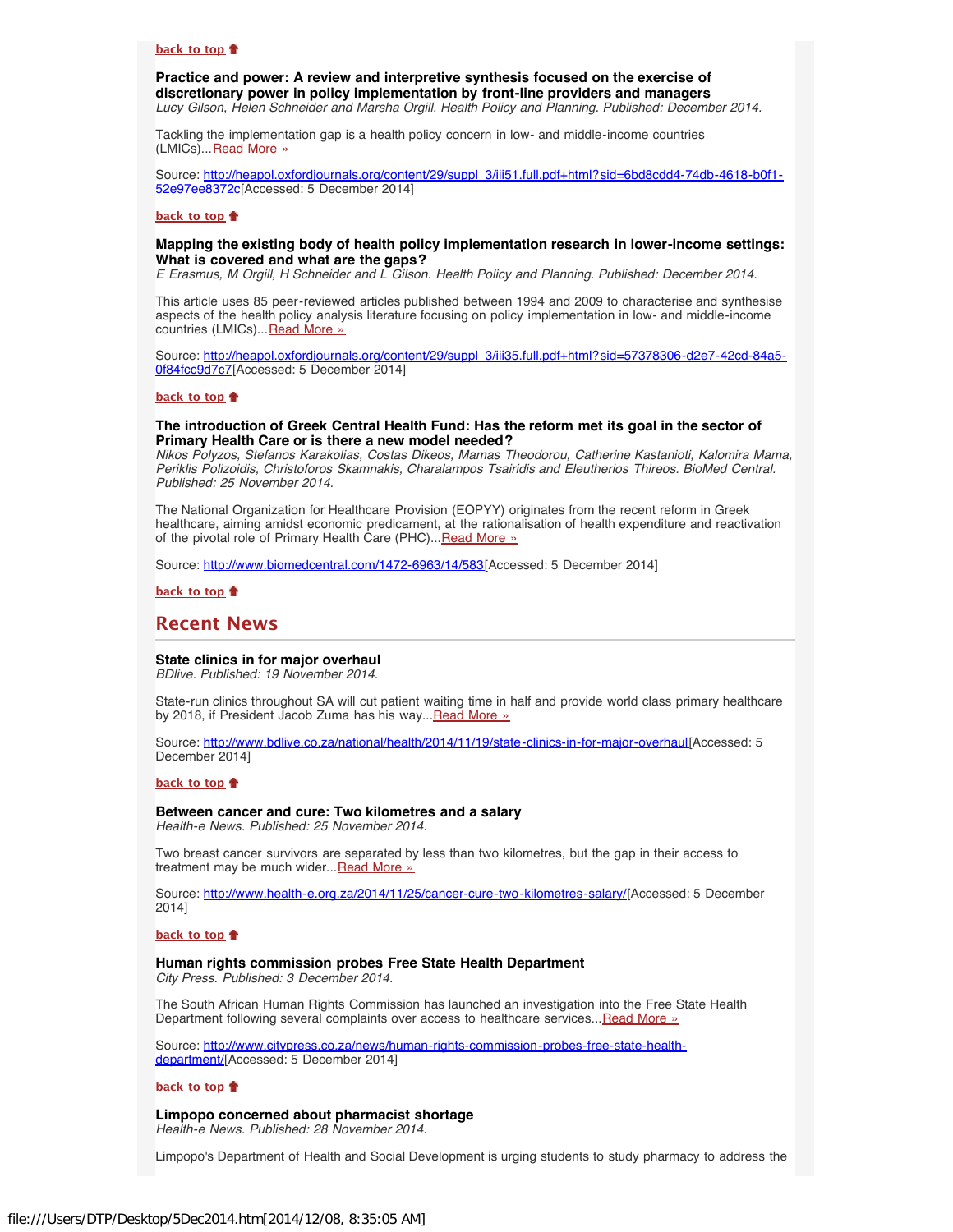shortage of professionals hard-felt by rural communities... [Read More »](http://www.hst.org.za/news/limpopo-concerned-about-pharmacist-shortage)

Source: [http://www.health-e.org.za/2014/11/28/limpopo-concerned-pharmacist-shortage\\[](http://www.health-e.org.za/2014/11/28/limpopo-concerned-pharmacist-shortage\)Accessed: 5 December 2014]

#### **[back to top](#page-0-4)**

# <span id="page-2-0"></span>**Protection of healthcare workers essential for well-functioning health systems**

*UNAIDS. Published: 1 December 2014.*

When looking after people in healthcare settings, healthcare workers can be exposed to a broad range of infections, including HIV... [Read More »](http://www.hst.org.za/news/protection-health-care-workers-essential-well-functioning-health-systems)

Source: [http://www.unaids.org/en/resources/presscentre/featurestories/2014/december/20141201\\_uganda](http://www.unaids.org/en/resources/presscentre/featurestories/2014/december/20141201_uganda) [Accessed: 5 December 2014]

#### **[back to top](#page-0-4)**

## <span id="page-2-1"></span>**The rural doctor who came home to live, love and heal**

*Mail&Guardian. Published: 21 November 2014.*

Which doctors want to work in the remote areas of South Africa? Mostly those who grew up there. [Read More](http://mg.co.za/article/2014-11-21-00-the-doctor-who-came-home-to-live-love-and-heal) [»](http://mg.co.za/article/2014-11-21-00-the-doctor-who-came-home-to-live-love-and-heal)

Source: <http://mg.co.za/article/2014-11-21-00-the-doctor-who-came-home-to-live-love-and-heal>[Accessed: 5 December 2014]

#### **[back to top](#page-0-4)**

#### <span id="page-2-2"></span>**Why a gender-conscious response to HIV is still necessary: Women, girls and HIV – 10 years on**

*Health Systems Trust. Published: 26 November 2014.*

World AIDS Day focuses on remembrance of those lost to the epidemic and mobilisation of resources to advocate for people who are vulnerable to and living with HIV, and 2014 marks a decade since the World AIDS Day theme was 'Women, Girls, HIV and AIDS'... [Read More »](http://www.hst.org.za/news/why-gender-conscious-response-hiv-still-necessary-women-girls-and-hiv-10-years)

Source: [http://www.hst.org.za/news/why-gender-conscious-response-hiv-still-necessary-women-girls-and-hiv-](http://www.hst.org.za/news/why-gender-conscious-response-hiv-still-necessary-women-girls-and-hiv-10-years)[10-years](http://www.hst.org.za/news/why-gender-conscious-response-hiv-still-necessary-women-girls-and-hiv-10-years)[Accessed: 5 December 2014]

#### **[back to top](#page-0-4)**

### <span id="page-2-3"></span>**In the valley of death: Life without ARVs**

*Health-e News. Published: 1 December 2014.*

As South Africa celebrates 10 years of free HIV treatment, Health-e News Managing Editor Kerry Cullinan reflects on what life was like before antiretrovirals (ARVs)... [Read More »](http://www.health-e.org.za/2014/12/01/valley-death-life-without-arvs/?utm_source=rss&utm_medium=rss&utm_campaign=valley-death-life-without-arvs)

Source: [http://www.health-e.org.za/2014/12/01/valley-death-life-without-arvs/?](http://www.health-e.org.za/2014/12/01/valley-death-life-without-arvs/?utm_source=rss&utm_medium=rss&utm_campaign=valley-death-life-without-arvs) [utm\\_source=rss&utm\\_medium=rss&utm\\_campaign=valley-death-life-without-arvs](http://www.health-e.org.za/2014/12/01/valley-death-life-without-arvs/?utm_source=rss&utm_medium=rss&utm_campaign=valley-death-life-without-arvs)[Accessed: 5 December 2014]

### **[back to top](#page-0-4)**

### <span id="page-2-4"></span>**HIV epidemic will spring back without near-universal diagnosis and treatment, says UNAIDS** *aidsmap. Published: 1 December 2014.*

Usual World AIDS Day report replaced with call for three-quarter cut in new infections by 2020, and 73% viral suppression...[Read More »](http://www.hst.org.za/news/hiv-epidemic-will-spring-back-without-near-universal-diagnosis-and-treatment-says-unaids)

Source: [http://www.aidsmap.com/HIV-epidemic-will-spring-back-without-near-universal-diagnosis-and](http://www.aidsmap.com/HIV-epidemic-will-spring-back-without-near-universal-diagnosis-and-treatment-says-UNAIDS/page/2925107/)[treatment-says-UNAIDS/page/2925107/\[](http://www.aidsmap.com/HIV-epidemic-will-spring-back-without-near-universal-diagnosis-and-treatment-says-UNAIDS/page/2925107/)Accessed: 5 December 2014]

### **[back to top](#page-0-4)**

### <span id="page-2-5"></span>**HIV/AIDS plan cited as fatalities fall**

*BDlive. Published: 3 December 2014.*

The number of deaths registered in SA has fallen to its lowest level in more than a decade, providing clear evidence of the effect of the government's very large HIV/AIDS treatment plan, which now reaches 2.7-million people... [Read More »](http://www.hst.org.za/news/hivaids-plan-cited-fatalities-fall)

Source: [http://www.bdlive.co.za/national/health/2014/12/03/hivaids-plan-cited-as-fatalities-fall\[](http://www.bdlive.co.za/national/health/2014/12/03/hivaids-plan-cited-as-fatalities-fall)Accessed: 5 December 2014]

### **[back to top](#page-0-4)**

# **World AIDS Day: Less than half of infected people know**

<span id="page-2-6"></span>*Mail & Guardian. Published: 30 November 2014.*

Although 65% of South Africans reportedly have been tested for HIV at least once, annual testing figures are much lower... [Read More »](http://www.hst.org.za/news/world-aids-day-less-half-infected-people-know)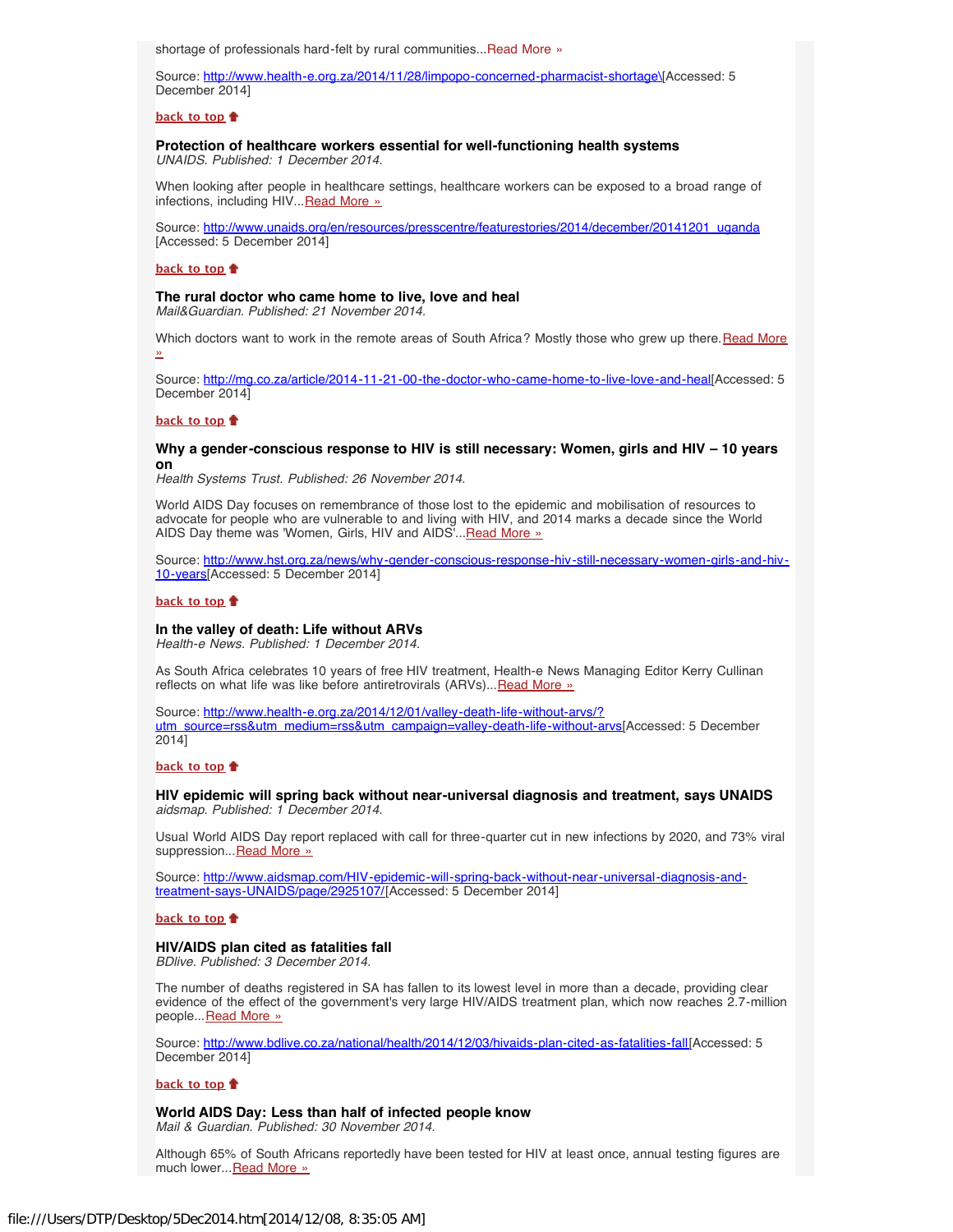Source: [http://mg.co.za/article/2014-11-30-world-aids-day-less-than-half-of-infected-people-know/\[](http://mg.co.za/article/2014-11-30-world-aids-day-less-than-half-of-infected-people-know/)Accessed: 5 December 2014]

#### **[back to top](#page-0-4)**

#### <span id="page-3-0"></span>**Diabetes: Risk factors and lifestyle interventions**

*BioMed Central. Published: 14 November 2014.*

Today is World Diabetes Day and this year it is centred on the theme of healthy living and diabetes. To mark this, we take a look at some of the recent research and discussions on risk factors and lifestyle interventions associated with type 2 diabetes... [Read More »](http://www.hst.org.za/news/diabetes-risk-factors-and-lifestyle-interventions)

Source: [http://blogs.biomedcentral.com/bmcblog/2014/11/14/diabetes-risk-factors-and-lifestyle](http://blogs.biomedcentral.com/bmcblog/2014/11/14/diabetes-risk-factors-and-lifestyle-interventions/)[interventions/\[](http://blogs.biomedcentral.com/bmcblog/2014/11/14/diabetes-risk-factors-and-lifestyle-interventions/)Accessed: 5 December 2014]

#### **[back to top](#page-0-4)**

#### <span id="page-3-1"></span>**SA has capacity and experience to contain Ebola**

*BDlive. Published: 2 December 2014.*

SA has the capacity to contain Ebola should a case be imported into the country, says Peter Piot, one of the scientists who discovered the deadly virus almost 40 years ago... [Read More »](http://www.hst.org.za/news/sa-has-capacity-and-experience-contain-ebola)

Source: [http://www.bdlive.co.za/national/health/2014/12/02/sa-has-capacity-and-experience-to-contain](http://www.bdlive.co.za/national/health/2014/12/02/sa-has-capacity-and-experience-to-contain-ebola)[ebola](http://www.bdlive.co.za/national/health/2014/12/02/sa-has-capacity-and-experience-to-contain-ebola)[Accessed: 5 December 2014]

**[back to top](#page-0-4)**

# <span id="page-3-2"></span>**Training and Resources**

# <span id="page-3-3"></span>**Comprehensive cervical cancer control - A guide to essential practice**

*World Health Organization*

This guide focuses on the knowledge and skills needed by healthcare providers at different levels of care to offer quality services for prevention, screening, treatment and palliation of cervical cancer. Click Here $\gg$ 

## **[back to top](#page-0-4)**

# <span id="page-3-4"></span>**Books, Publications, Reports and Manuals**

## <span id="page-3-5"></span>**HIV in our lives - Information for people living with HIV/AIDS, their support groups and clinics** *Treatment Action Campaign*

This new edition of HIV in our lives contains the most up-to-date information about medical issues for people with HIV/AIDS in language that is easy to understand. [Click Here»](http://www.tac.org.za/sites/default/files/publications/2014-10-31/TAC_IOL_web3_LR-1.pdf)

**[back to top](#page-0-4)**

# <span id="page-3-6"></span>**Conferences and Events**

### <span id="page-3-7"></span>**Health Information Systems Program - SA 2015 International Conference**

*When: 24-27 March 2015 Venue: Bloemfontein, South Africa URL: [http://www.hisp.org](http://www.hisp.org/)*

Over the last 20 years, the District Health Information System in South Africa and in many countries in Sub-Saharan Africa and Asia has evolved significantly from a paper based system to a web based system. The conference is expected to be a platform through which this evolution is explored and where best practices and lessons learned are being shared.

#### **[back to top](#page-0-4)**

# <span id="page-3-8"></span>**7th SA AIDS Conference: Reflection, Refocus and Renewal**

*When: 9-12 June 2015 Venue: Durban International Convention Centre, South Africa URL: <http://www.saaids.co.za/>*

This Conference comes at a critical time in global health, as 2015 marks the end of the MDGs and the beginning of the post-2015 sustainable development agenda. The theme of the Conference this year: Reflection, Refocus and Renewal provides a unique opportunity to reflect on what we have done across the entire spectrum of our programmes in the response to HIV, including the structural and social determinants which fuel this epidemic.

#### **[back to top](#page-0-4)**

<span id="page-3-9"></span>**SVRI Workshops** *When: 15-17 September 2015 Venue: Stellenbosch, South Africa*